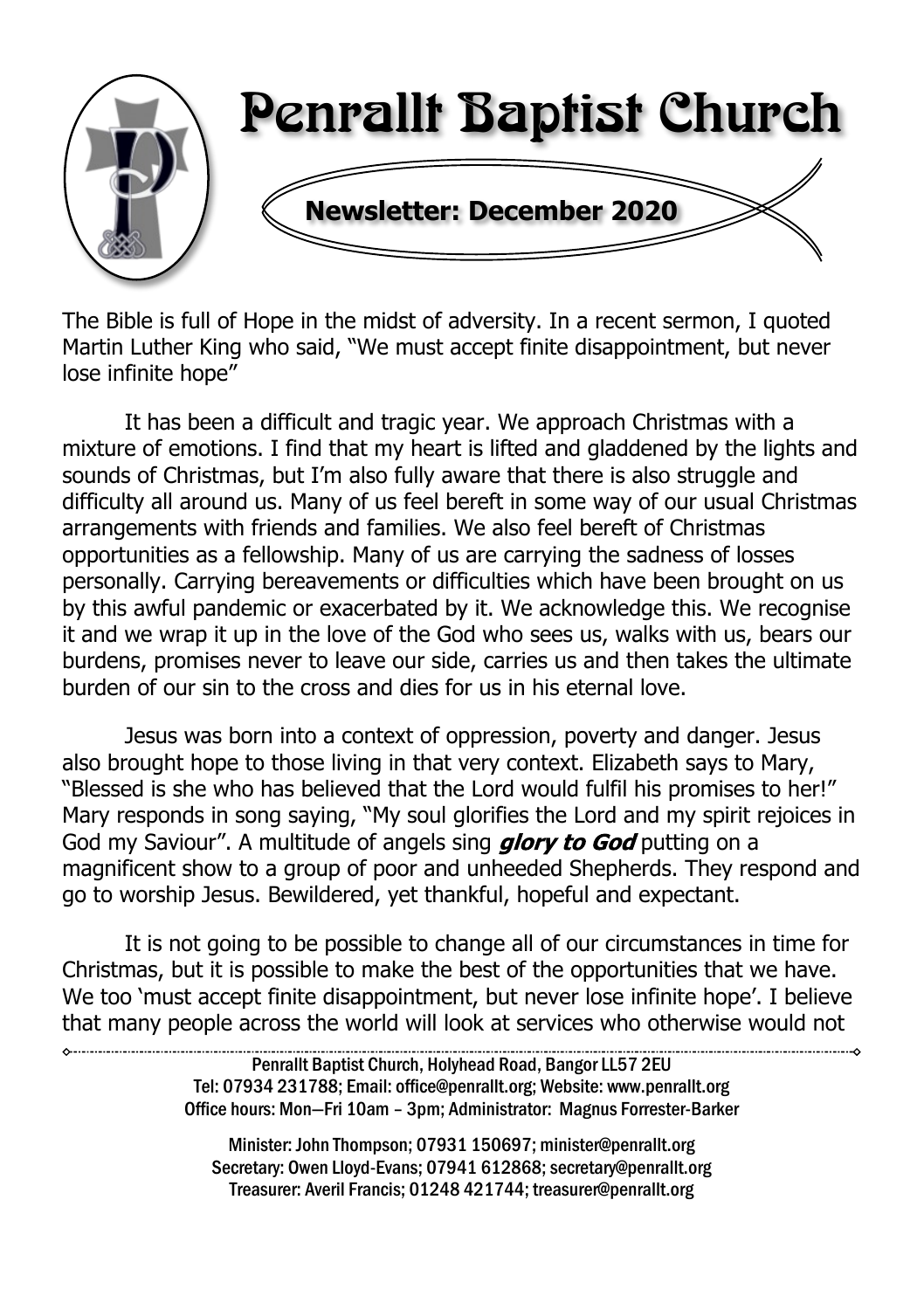have engaged with anything this Christmas. Many will look at the testimony of Penrallt online this Christmas as we proclaim that Christmas is special because Christ is special.

So do invite everyone you know (wherever they live!) to as much of our Christmas programme as you can. And we pray that our online programme at Penrallt and our personal and corporate witness to his love and light will reach people with the good news of the coming of Jesus and that this really will be a Christmas which **brings good news that causes great joy for many people.** We pray that people would find infinite hope this Christmas as we seek to share the arrival of hope, love, peace, joy and light in Jesus. We can also be 'thankful, hopeful and expectant'. But most of all we pray that individually and corporately, this Christmas we would bring glory to God.

Blessings,

John

# Christingle: Friday 24th December at 4pm

Join us live on Zoom on Christmas Eve as we celebrate the arrival of Christ, the Light of the World. Register in advance to be sent materials to make a Christingle (please buy your own orange). We then light these together and have a brief service by candlelight. Ideal for families and the young at heart. An EventBrite link will soon be available on the church website; **please register by 16th December** so we have time to send you your Christingle Pack. Please note that registration is reguired as this is an online event for children (you don't need to have children in order to attend, but you do need to register).

#### **Church Office**

The church administrator, Magnus, can be contacted on office@penrallt.org or 07934 231788 during the church office opening hours (10am – 3pm Monday to Friday, except Bank Holidays). NB Magnus is working from home at the moment but office hours still apply. Even if you have his other phone numbers, please do not use them for work-related purposes except in case of emergency. The office will be closed from 24<sup>th</sup> December and will reopen on Monday 4<sup>th</sup> January.

#### **Deadline for next month's newsletter: Sunday 20th December**

Please send information to Magnus (office@penrallt.org). All items should be submitted by email as early as possible.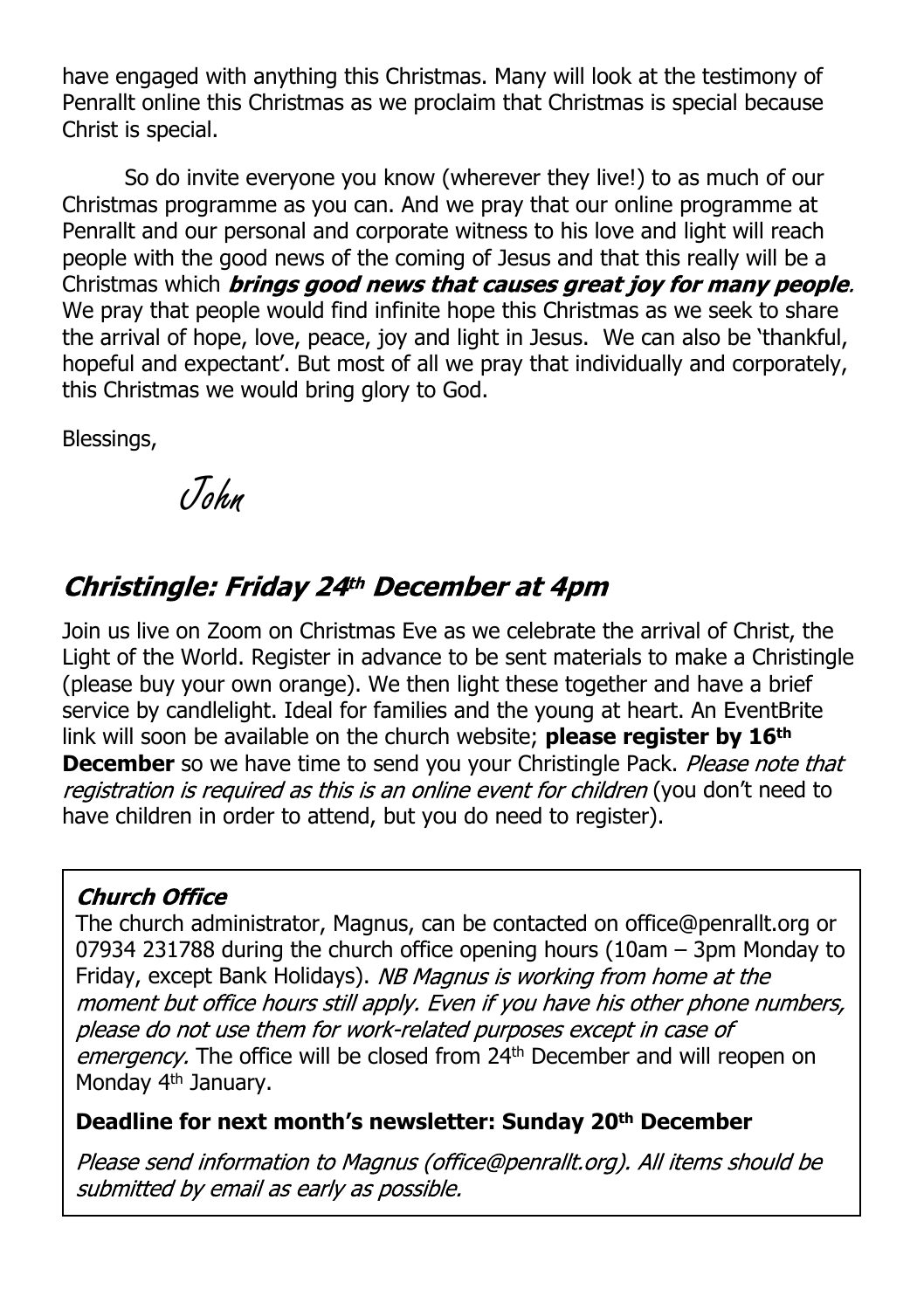# **Services This Month**

All our Christmas services this year are online. All are open to everyone, including students. Please feel free to browse the online services or join the Zoom meetings with or without a camera. The Zoom meetings are at set times but the service pages are available at any time once they are up (usually by the day before the given date) – the listed time for these is the recommended time to start in order to be able to join us on Zoom for a chat straight afterwards. More details are (or soon will be) available on our website: [www.penrallt.org](https://www.penrallt.org/home/index.php).

#### **6th December:**

 $*$  10:30am *How the arrival of Jesus brings love.* Preacher: Siân Rees (Evangelical Alliance Wales).

#### **13th December:**

- ⁎ 10:30am Nativity Service led by our Sunday Schools.
- ⁎ 6:30 7:30pm Café Church. An interactive informal service on Zoom with a brief Christmas reflection, discussion in smaller breakout groups and some more contemporary music. Also includes a "best looking home baked mince pie" competition. Particularly popular with students and young people.

#### **20th December:**

- ⁎ 10:30am NWBA Carol Service. We will be joining in with the service for the North Western Baptist Association. This is also available afterwards online. *(NB the time was originally advertised as 10am)*
- ⁎ 4pm Penrallt Carol Service. On Zoom, hosted at Penrallt Church. This is also available afterwards online.

#### **24th December:**

⁎ 4pm Christingle Service. On Zoom, hosted at Penrallt Church. See the previous page for details.

#### **25th December:**

**⁎** 10:30am Christmas Day service. An informal 30 minute service live on Zoom.

#### **27th December:**

⁎ 10:30am Communion service.

I wish it could be Christmas every day? Preacher: Bob Woods. Communion will be live on Zoom at 11:30am, led by Lesley Jackson. You will need bread and wine (or equivalent) to fully take part.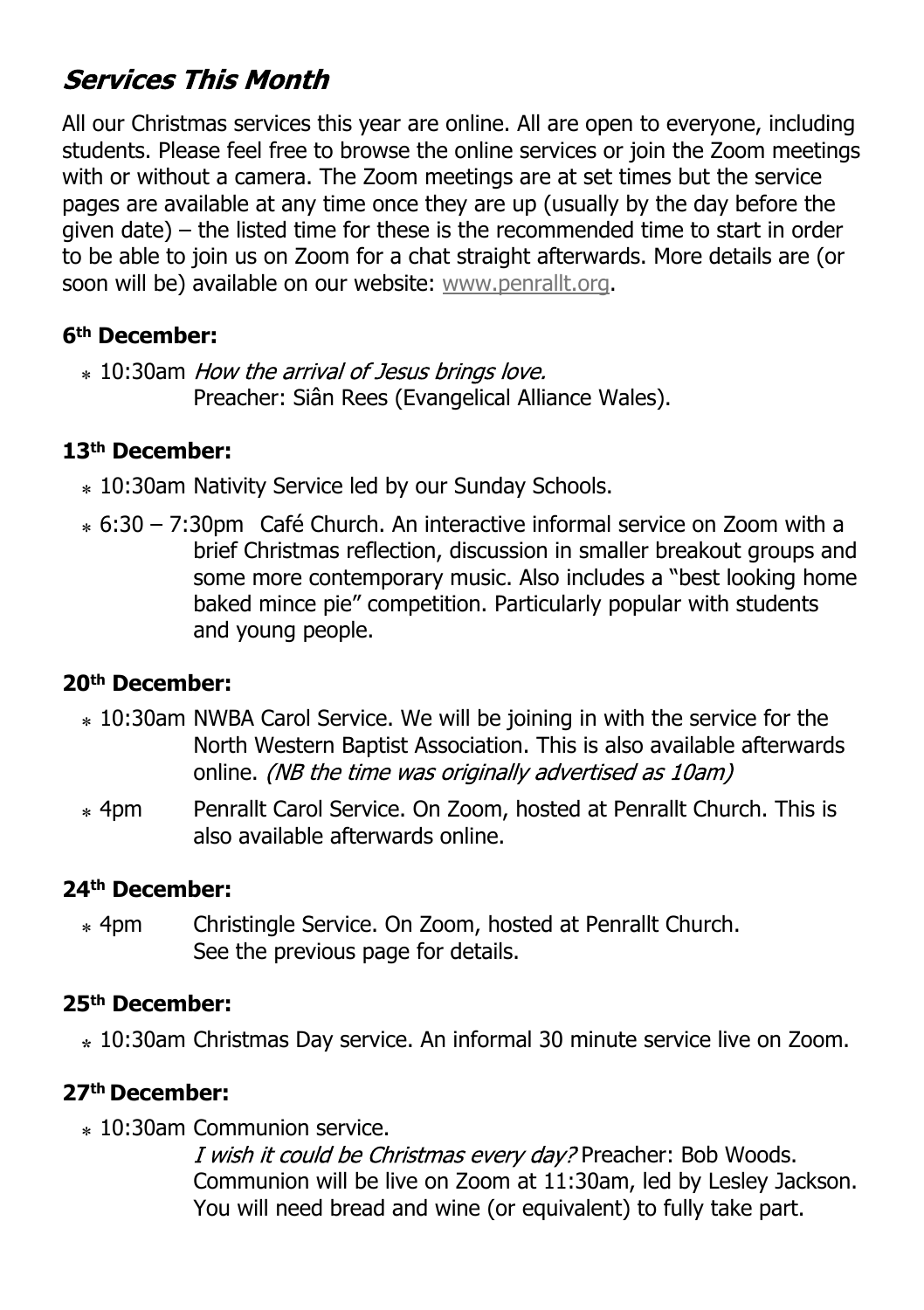# **Children's Birthdays in December**

23rd: Finley Lemon

### **◊ Advent Reflections**

If you have not already obtained a copy, our Advent devotional guide is available to download from our [website.](https://www.penrallt.org/services/online/advent/AdventDevotional2020.pdf) We encourage you to use this to help prepare yourself for Christmas.

#### **◊ Bags of Blessing**

This Christmas we will be blessing various community groups and organisations (such as the hospital, nursing / care homes with which we have connections, police stations and fire stations etc.) with chocolate and other good things, in thanks for the hard work they have done this year and as a token of our love, and our Heavenly Father's love, for them. We will be praying for these groups in our carol service on 20<sup>th</sup> December. If you would like to help share the blessing please contact the church office.

#### **◊ Building**

We are hoping to be able to restart some activities in our building soon but for the moment please do not enter unless absolutely necessary and even in that case please contact the church office beforehand.

### **◊ Café Church: 13th December at 6:30pm**

Our monthly Sunday evening Café Church is an informal, interactive service taking place on Zoom. This month's service will be suitably festive, with a brief Christmas reflection, discussion in smaller breakout groups and some more contemporary music, as well as a "best looking home baked mince pie" competition. A link will be available on the church website.

# **◊ Cytûn Christmas Trail: In Search of Christmas**

From 12<sup>th</sup> to 27<sup>th</sup> December 2020. Starting at the St Vincent de Paul shop window in Bangor High Street (opposite WHSmith book shop), follow the trail around Bangor town centre and scan the QR code at each location to see short videos that tell the Christmas story.

### **◊ Fellowship Walk: Sunday 6th December**

We hope to have a walk on Sunday  $6<sup>th</sup>$  December along the sea front at Dinas Dinlle, meeting at 1:30pm. Due to covid restrictions places are limited and must be booked in advance at [www.eventbrite.co.uk/e/penrallt-fellowship-walk](https://www.eventbrite.co.uk/e/penrallt-fellowship-walk-december-tickets-129661875159)[december-tickets-129661875159](https://www.eventbrite.co.uk/e/penrallt-fellowship-walk-december-tickets-129661875159)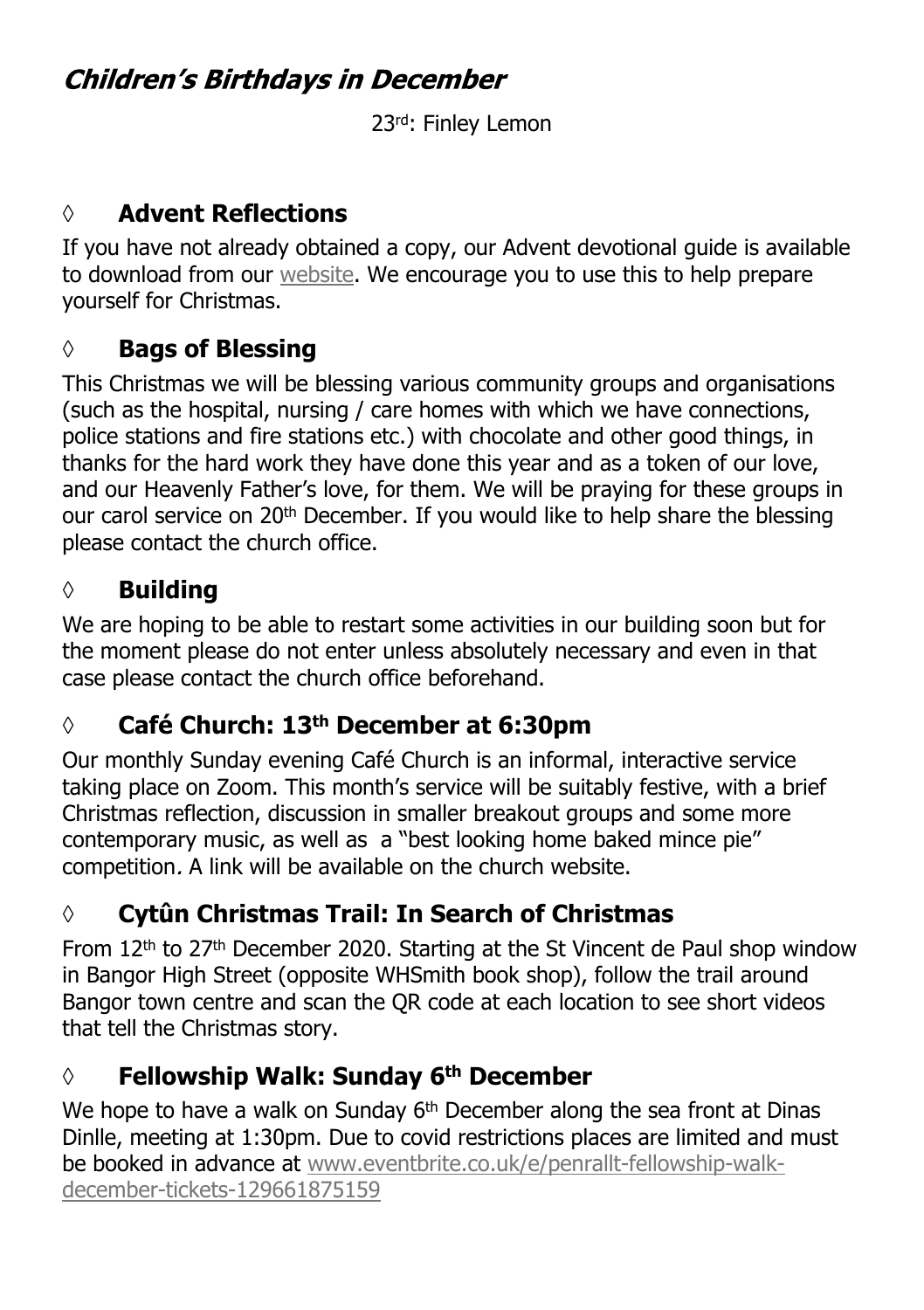## **◊ Foodbank**

Bangor Cathedral Foodbank is open 2 – 3pm every Monday, Wednesday and Friday, operating from Tŷ Deiniol (the Diocesan Centre) next to Bangor Cathedral. A referral from another service is normally required to access the foodbank but they are able to give people up to two emergency food parcels without a referral. To find out more about how you can access or contribute to the foodbank please visit [www.bangorfoodbank.org](https://www.bangorfoodbank.org)

### **◊ Giving**

We quite understand that financial difficulties may impact your ability to give to the work of the church at this time. Please do not place yourself under additional financial strain. However, if you normally give to the weekly cash offering and would like to explore other ways of giving to the work at Penrallt, please speak to Averil, our Treasurer, who will be able to advise (treasurer@penrallt.org).

### **◊ Hardship Fund**

The church has a small fund overseen by the minister to help people in need. If you find yourself in financial difficulty or know someone else that is struggling, please speak with Sarah Jackson (sarah.jackson.home@gmail.com) or John Thompson (minister@penrallt.org) in confidence. And if you are in a position to add to the hardship fund, please speak to Averil Francis (treasurer@penrallt.org).

# **◊ Homegroups / Contact, Care & Prayer**

We encourage you to join one of our homegroups if you are not already in one, as they are invaluable in helping us to deepen our relationship with the Lord and with one another. While we are unable to meet physically, the groups are meeting on Zoom and other online platforms on Monday, Tuesday and Thursday evenings and on Tuesday and Friday mornings (most groups meet weekly). Contact the church office to find out more or be put in touch with a group.

There are contact, care and prayer groups to enable people to stay connected and receive prayer support even if they are not in a homegroup; unlike the homegroups these groups do not meet together but each one has a designated person to contact the other group members regularly. Once again, please contact the church office if you are not part of a contact, care & prayer group or a homegroup and would like to be.

### **◊ Pastoral Help**

If you have issues of concern about your own or someone else's welfare, please contact a member of the Pastoral Care team: Magnus Forrester-Barker (07890 109645); Geoff Moore (01248 410582); Monica Morris (01407 840439), John Thompson (07931 150697).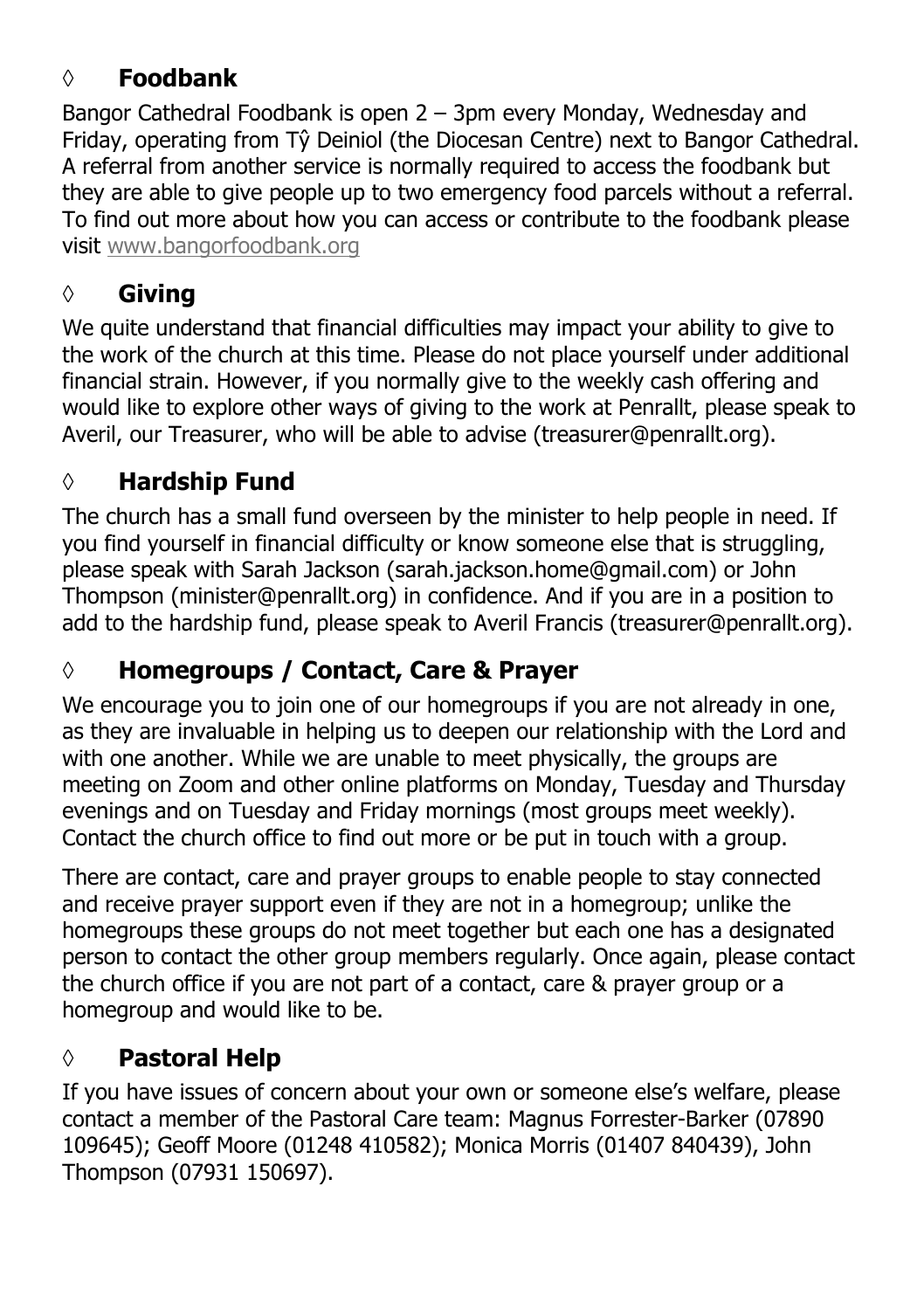# **◊ Penrallt on Facebook**

We have three Facebook groups:

- Penrallt ([www.facebook.com/groups/2402772192](https://www.facebook.com/groups/2402772192)) a general group for information and social interaction
- Penrallt Praver Point ([www.facebook.com/groups/302627593231755](https://www.facebook.com/groups/302627593231755)) a private group (as defined by Facebook, i.e. request to join) specifically to share prayer requests and encouragements
- Penrallt Students ([www.facebook.com/groups/195300234272943\)](https://www.facebook.com/groups/195300234272943)

# **◊ Prayer Resources**

Send prayer requests, thanksgivings and testimonies to our email prayer diary via office@penrallt.org – email this address, too, to subscribe to the prayer diary, which goes out every week (usually on Mondays). We also have a Facebook prayer group (see above) which allows more interactive sharing of prayer requests and updates, and prayer meetings via Zoom on Wednesday lunchtimes at noon and Saturday mornings at 8:30am (please contact the church office if you need the connection details for either meeting).

The Baptist Union have prayer broadcasts on Wednesday evenings at [www.baptist.org.uk/Groups/338268/Prayer\\_broadcasts.aspx](https://www.baptist.org.uk/Groups/338268/Prayer_broadcasts.aspx), as well as other resources at [www.baptist.org.uk/Groups/337630/Coronavirus.aspx](https://www.baptist.org.uk/Groups/337630/Coronavirus.aspx) and at [www.nwba.org.uk/](http://www.nwba.org.uk/) with encouraging articles and stories, prayer broadcasts and reflections.

# **◊ Prayer Service**

We are intending to hold a prayer service in the chapel on Wednesday 9th December. On this occasion it is only open to church members, who will receive the details separately, but we hope to have further meetings early in the new year which will be open to the wider congregation.

# **◊ Shopping**

Do you need help with shopping? Or does someone you know need help with shopping? We would love to help. We have a small team of volunteers able to shop for those cannot get to the shops themselves. If you would like to use this service, or join the team, please contact the church office (office@penrallt.org).

# **◊ Tearfund Big Quiz**

A big thank you to everyone who assisted, participated and contributed to the Tearfund's Big Night Quiz. Penrallt raised over £500 plus Gift Aid.

£393 raised will pay for 300 households to receive vital farming training so they can learn new skills to feed their families and lift themselves out of poverty.